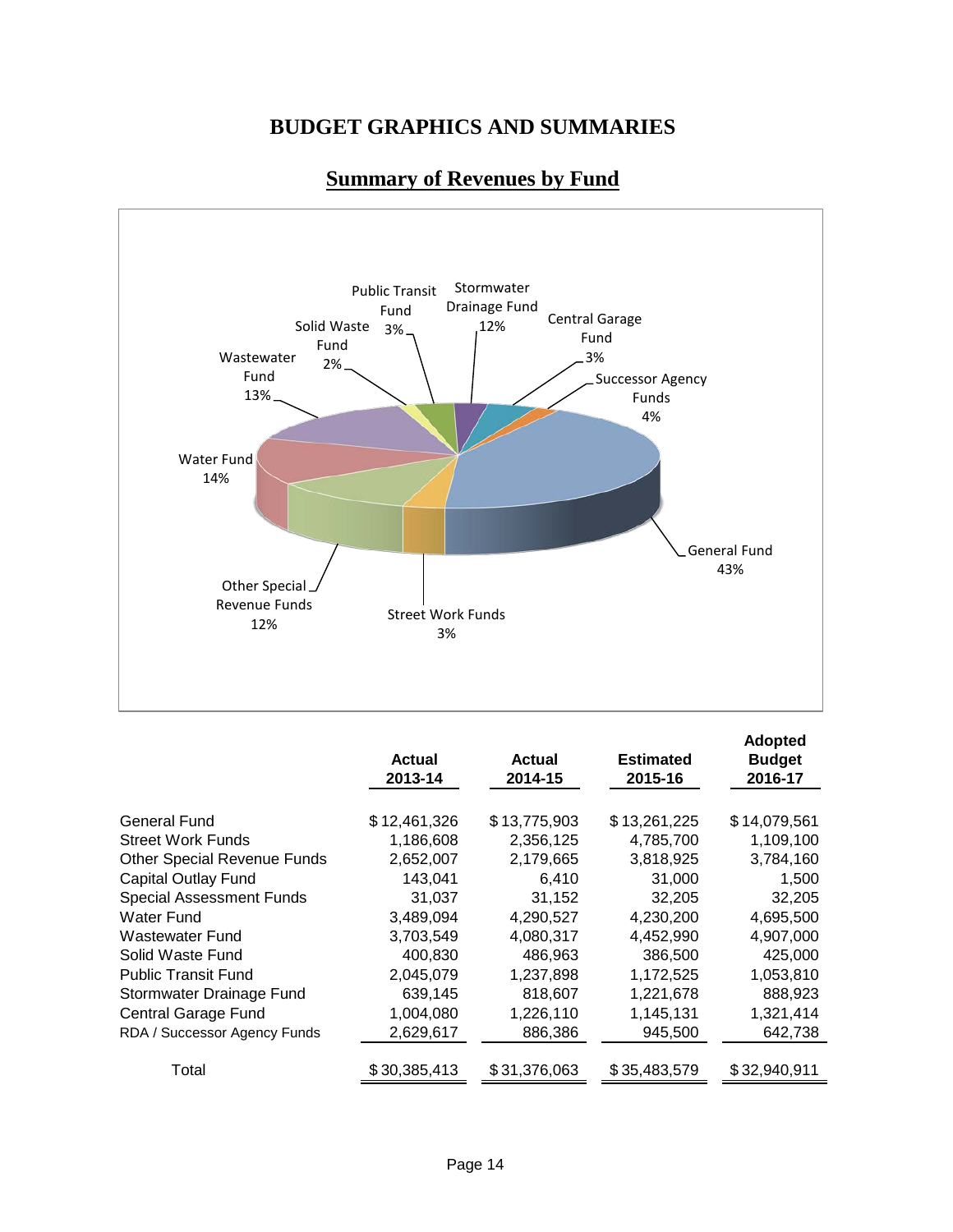

## **Summary of Total Revenue by Type**

|                                     | <b>Actual</b><br>2013-14 | Actual<br>2014-15 | <b>Estimated</b><br>2015-16 | <b>Adopted</b><br><b>Budget</b><br>2015-16 |
|-------------------------------------|--------------------------|-------------------|-----------------------------|--------------------------------------------|
| Taxes                               | \$10,673,192             | 9,872,103<br>\$   | 9,792,050<br>\$             | \$10,137,988                               |
| Licenses and Permits                | 203,952                  | 211,845           | 208,900                     | 307,700                                    |
| <b>Fines and Forfeitures</b>        | 374,228                  | 319,725           | 365,000                     | 340,000                                    |
| Use of Money & Property             | 1,794,922                | 1,304,310         | 1,216,505                   | 1,472,365                                  |
| <b>From Other Governments</b>       | 4,932,404                | 6,114,066         | 10,478,454                  | 6,387,146                                  |
| <b>Charges for Current Services</b> | 11,198,661               | 12,100,875        | 12,778,695                  | 13,932,662                                 |
| <b>Other Revenues</b>               | 1,208,054                | 1,453,139         | 643,975                     | 363,050                                    |
| Total                               | \$30,385,413             | \$31,376,063      | \$35,483,579                | \$32,940,911                               |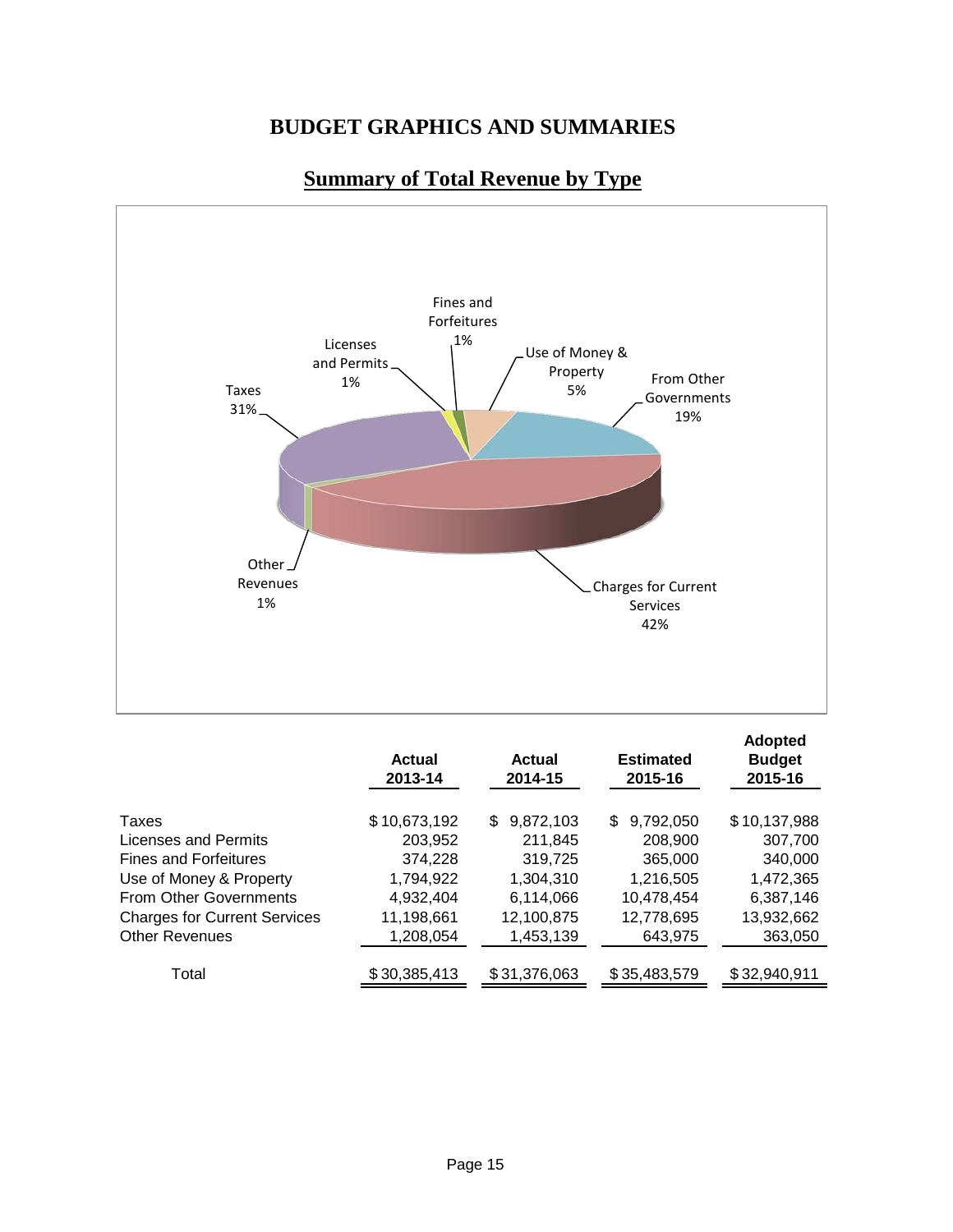

## **General Fund Revenues by Type**

|                           | <b>Actual</b><br>2013-14 | Actual<br>2014-15 | <b>Estimated</b><br>2015-16 | <b>Adopted</b><br><b>Budget</b><br>2016-17 |
|---------------------------|--------------------------|-------------------|-----------------------------|--------------------------------------------|
| Taxes                     | 7,767,016<br>S.          | 8,784,457<br>\$.  | \$<br>8,672,550             | 9,078,050<br>\$.                           |
| Licenses and Permits      | 199,885                  | 209,230           | 203,600                     | 300,000                                    |
| <b>Fines and Forfeits</b> | 238,336                  | 235,266           | 265,000                     | 240,000                                    |
| Interest and Rents        | 165,947                  | 190,531           | 166,400                     | 160,500                                    |
| State and Other Agencies  | 1,538,864                | 1,801,917         | 1,639,076                   | 1,940,913                                  |
| <b>Fees for Services</b>  | 2,304,340                | 2,267,838         | 2,237,749                   | 2,273,748                                  |
| Other                     | 246,938                  | 286,664           | 76,850                      | 86,350                                     |
|                           |                          |                   |                             |                                            |
|                           | \$12,461,326             | \$13,775,903      | \$13,261,225                | \$14,079,561                               |